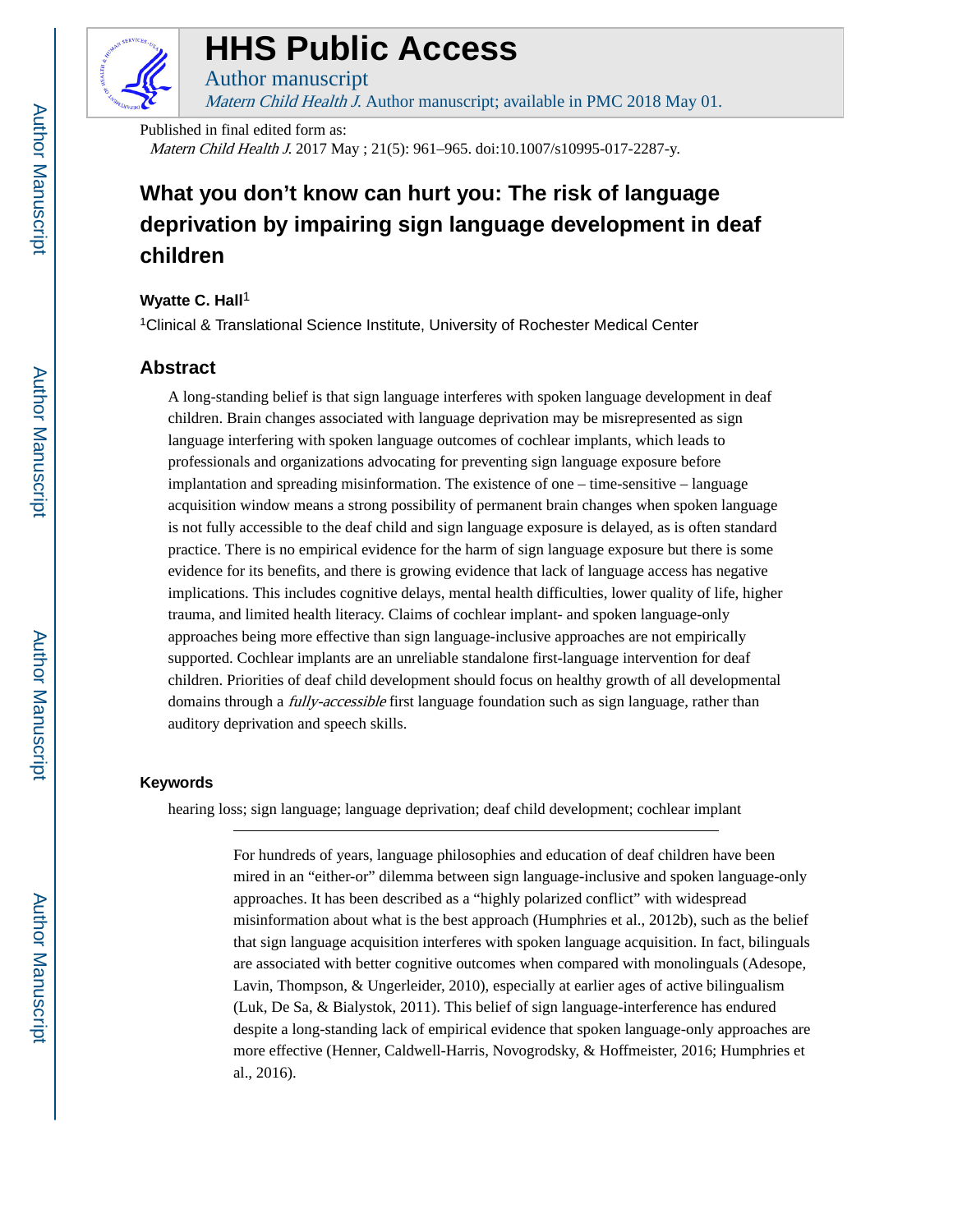In a recent systematic review of sign language and spoken language interventions compared to spoken language-only interventions, the authors concluded "…very limited, and hence, insufficient evidence exists to determine whether adding sign language to spoken language is more effective than spoken language intervention alone to foster [spoken] language acquisition" (Fitzpatrick et al., 2016, p. 14). Such reviews are fundamentally flawed in failing to distinguish natural sign languages from artificial communication systems, which would not enable bilingualism or language transfer (e.g., sign-supported speech or signing exact English) (M. L. Hall, Caselli, & Hall, 2017). Additionally, the authors approach the system review as if the "burden of evidence" is in only one direction; however, if the evidence is supposedly insufficient in one direction – ipso facto, it is insufficient in the other direction and there is insufficient evidence of spoken language-only approaches being more effective.

Medical and educational advice is frequently rooted in a framework of viewing deaf children as "defective hearing people" (Bailes, Erting, Erting, & Thumann-Prezioso, 2009), an approach that becomes a self-fulfilling prophecy. In fact, medical school education does not address language development for deaf and hard-of-hearing children (Humphries, Kushalnagar, Mathur, Napoli, Padden, Pollard, et al., 2014), which can lead to flawed medical advice. Additionally, parents often rely on community sources (e.g., teachers, ministers, other community members) that are not knowledgeable about language, cognitive, and brain development of deaf children (Humphries, Kushalnagar, Mathur, Napoli, Padden, Rathmann, et al., 2014).

Some hearing loss professionals and organizations advocate for preventing sign language exposure through the Listening and Spoken Language approach, what is historically known as oralism (Sugar, 2016; Sugar & Goldberg, 2015). This opposition to sign language is not based on empirical evidence supporting the harm of sign language exposure, thus perpetuating misinformation such as the sign language acquisition window being longer than the spoken language window. Rather, this systematic exclusion of sign language in deaf child development is described as being rooted in bias and prejudice (Humphries et al., in press). As a result, parents can become misinformed about the "potential and probable implications" of not exposing their deaf child to a fully accessible visual language such as sign language (Bailes et al., 2009, p. 449). If spoken language is not fully accessible to the deaf child and sign language exposure is delayed, then there is a strong possibility of permanent brain changes.

During the critical period of language acquisition (approximately the first five years of development), there is a high degree of brain plasticity. Language delays affect development of neuro-linguistic structures in the brain, especially those related to developing grammar and second language acquisition (Skotara, Salden, Kugow, Hanel-Faulhaber, & Roder, 2012), and appear to decrease grey matter in certain parts of the brain (Penicaud et al., 2013). Altogether, a fundamental and irreversible biological impact – on the brain and on healthy development – appears to occur when an accessible language is not provided by a certain early time period in brain development.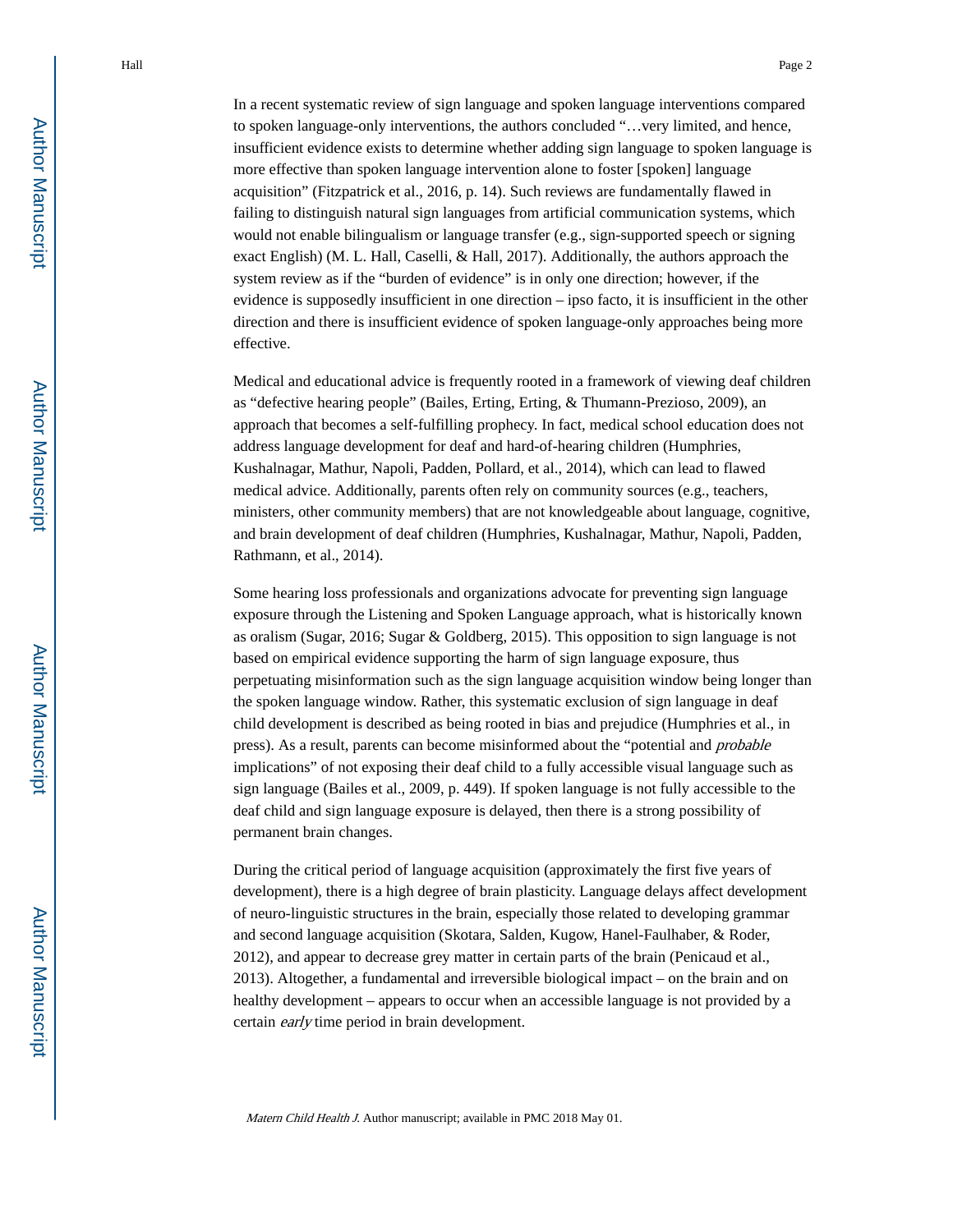A brain imaging study of deaf adults who could not functionally communicate in spoken English and used American Sign Language (ASL) for 30+ years, but were exposed to ASL at different times (birth to 3 years, 4 to 7 years, and 8 to 14 years), found an "age of acquisition" effect on their ability to understand grammar (Mayberry, Chen, Witcher, & Klein, 2011). More specifically, later exposure demonstrated more activation in posterior visual brain regions, and less in anterior language brain regions while watching ASL sentences; the reverse was true for those who were exposed to ASL earlier. Later exposure meant that linguistic information was more likely to be processed as visual information, a far less efficient means of language processing. Even after decades of language use, later exposure to ASL meant less processing in language brain regions – highlighting that the sign language acquisition window is not longer than spoken language. Generally, delayed acquisition leads to less specialization of language in the brain (Leybaert & D'Hondt, 2003).

Parents have high expectations for successful outcomes of the cochlear implant (a neuroprosthesis that bypasses the ear and provides sound stimulation to the brain); many are convinced that it is the only option for their deaf child to acquire language (Humphries et al., 2012; Humphries, Kushalnagar, Mathur, Napoli, Padden, Rathmann, et al., 2014; Hyde, Punch, & Komesaroff, 2010). Receiving a cochlear implant, however, between one and two years of age does not guarantee normal spoken language skills five years after implantation: non-signing implanted children can display significant language deficits relative to their hearing peers, including lower vocabulary knowledge and inconsistent speech production/ perception (L. S. Davidson, Geers, Blamey, Tobey, & Brenner, 2011; Duchesne, Sutton, & Bergeron, 2009; Lund, 2015; Tobey, Geers, Sundarrajan, & Shin, 2011). Indeed, the cochlear implant has been described as being able to "provide an advantage for spoken language development, [but does not] assure development of spoken language in the normal range for all children by school age…" (Tobey et al., 2013, p. 10).

In contrast, a study of implanted children – who sign from birth – suggest that they can demonstrate comparable scores on standardized language testing (including speech skills) to their hearing peers (K. Davidson, Lillo-Martin, & Chen-Pichler, 2013). The implanted signing children's scores were also better than results shown in previous studies of implanted children who did not sign from birth. The authors concluded that "without a period of language deprivation before the implantation of the cochlear implant, children with cochlear implants can develop spoken language skills appropriate for [their age]… sign language input does no harm to a deaf child's spoken language development after h/she receives an implant" (p. 247). Similar results were seen in a group comparison of 14 signing and non-signing implanted children; the signing-implanted children outperformed the nonsigning children on three measures of spoken language (Hassanzadeh, 2012). More recently, a study of general intelligence in signing and non-signing implanted deaf children found sign language to significantly benefit cognitive outcomes, leading the authors to suggest that "the use of sign language before cochlear implants is recommended" (Amraei, Amirsalari, & Ajallouiyan, 2017).

Language deprivation, through the exclusion of a fully accessible visual language such as sign language, appears to be a more likely cause of poor language outcomes in deaf people. In the case of the cochlear implant, for example, learning how to hear *and* learning a spoken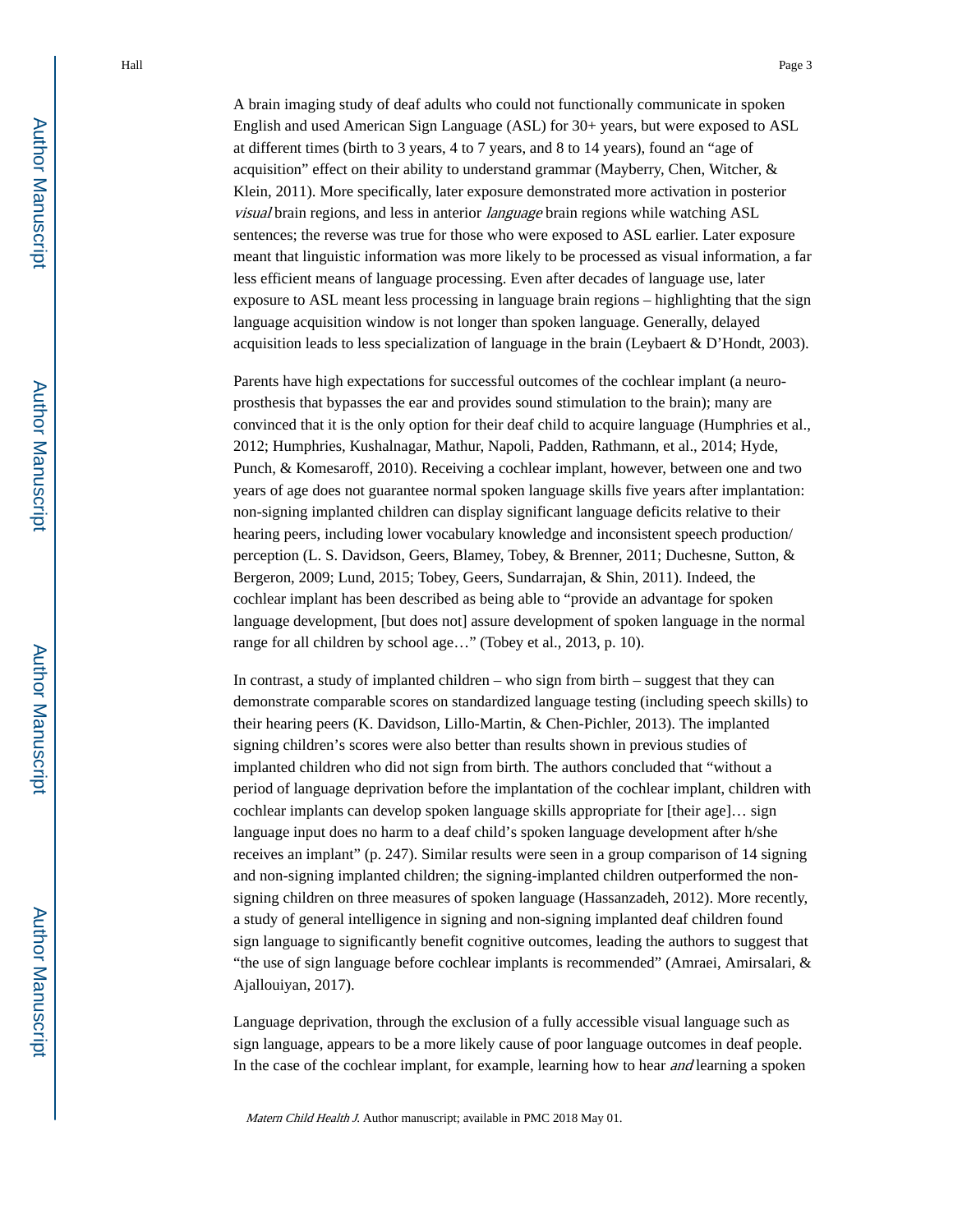language simultaneously is considerably more burdensome than already having a growing language foundation that can be used to help cochlear implant skill development. The common recommendation of using sign language as a "last resort," only after noticeable failure to develop speech skills, creates the possibility for language deprivation to occur given that there is only one time-sensitive language acquisition window regardless of visual or auditory modalities.

There does not appear to be any evidence that language cannot be learned via multiple modalities or that using sign language impairs spoken language development, but there is strong, and growing, evidence that lack of language access can cause negative development (Lederberg, Schick, & Spencer, 2013). "Evidence from deaf people who have failed to develop spoken language in an oral environment suggests that when sign language is learnt later in life, they will never display the typical neural circuitry of natively learnt languages" (Lyness, Woll, Campbell, & Cardin, 2013, p. 2628).

Language deprivation can cause cognitive delays and mental health difficulties across the lifespan. Mental health clinicians often see language deprivation and language dysfluency being a common "symptom" in deaf individuals who seek treatment, and are subsequently admitted to inpatient hospitals (Black & Glickman, 2006). For some of these deaf patients, language deprivation is so severe that it may be its own mental health disorder – a "language deprivation syndrome" (Glickman, 2007, 2009; Gulati, 2003, 2014; W. C. Hall, Levin, & Anderson, in press; Humphries et al., 2016b).

Prevalence of mental health issues appears to be proportionally elevated in the deaf population, along with a lower quality of life (Fellinger et al., 2005; Fellinger, Holzinger, & Pollard, 2012). Higher rates of interpersonal trauma are also a concern as are distinct traumas unique to being a deaf child raised in a hearing world (Anderson & Leigh, 2011; Anderson, Wolf Craig, Hall, & Ziedonis, 2016). In a study of mental health status of implanted deaf children and their hearing peers, teacher ratings of peer problems and general issues were elevated for implanted students (Huber & Kipman, 2011). Additionally, one study of deaf college students demonstrated higher rates of child maltreatment, lifetime trauma, and post-traumatic stress symptoms compared to their hearing peers (Schenkel et al., 2014).

In the studies described above with suggested protective factors, all were connected to language. This included deaf community identification, socialization with deaf peers, and early access to communication with family and peers. Parental communication appears to be a more significant predictor than parental involvement in education for positive language and academic development in deaf children (Calderon, 2000). The implication of these protective factors is that language deprivation may be partially responsible for health disparities experienced by deaf people – which is a growing concern in the field of health literacy and knowledge connected with language skills (Barnett, McKee, Smith, & Pearson, 2011; McKee, Barnett, Block, & Pearson, 2011; McKee & Paasche-Orlow, 2012; McKee et al., 2015; Smith, Kushalnagar, & Hauser, 2015).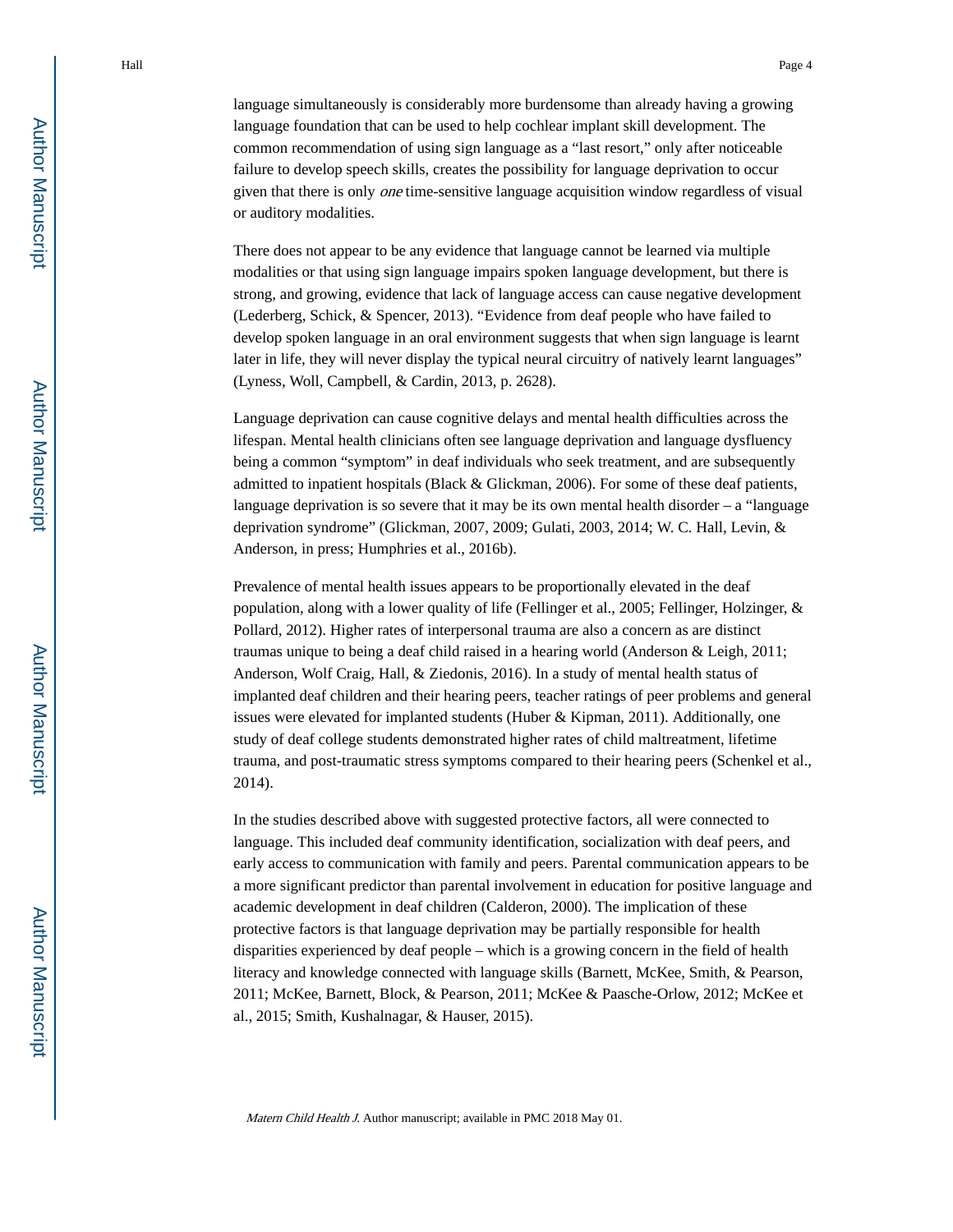Claims that spoken language-only approaches are more effective are not rooted in an objective research foundation, and may interfere with healthy development of deaf children. Parents and professionals should be aware that the cochlear implant is currently unreliable as a standalone first-language intervention for the deaf child (Humphries et al., 2012b; Kral, Kronenberger, Pisoni, & O'Donoghue, 2016). The benefits of early language exposure are not disputed and when the choice is between more (sign language-inclusive) or less (spoken language-only) language exposure, the standards of clinical practice should demand overwhelming evidence of the gains made by less language exposure rather than the current demand for evidence supporting more language exposure.

The lifelong consequences of language deprivation are too far-reaching, from early childhood to adulthood, to limit a deaf child's time-sensitive language acquisition opportunities. Rather than focusing on auditory deprivation and speech skills, developmental approaches for deaf children should prioritize healthy, expected development of all developmental domains (e.g., cognitive, academic, socio-emotional) that comes with the guaranteed full acquisition of a *fully accessible* first-language language foundation such as sign language.

#### **Acknowledgments**

This work was supported by grant no. K12 GM106997 from the National Institute for General Medical Sciences of the National Institutes of Health.

#### **References**

- Adesope OO, Lavin T, Thompson T, Ungerleider C. A systematic review and meta-analysis of the cognitive correlates of bilingualism. Review of Educational Research. 2010; 80(2):207–245.
- Amraei K, Amirsalari S, Ajallouiyan M. Comparison of intelligence quotients of first- and secondgeneration deaf children with cochlear implants. International Journal of Pediatric Otorhinolaryngology. 2017; 92:167–170. DOI: 10.1016/j.ijporl.2016.10.005 [PubMed: 28012522]
- Anderson ML, Leigh IW. Intimate partner violence against deaf female college students. Violence Against Women. 2011; 17(7):822–834. [PubMed: 21676984]
- Anderson ML, Wolf Craig KS, Hall WC, Ziedonis DM. A pilot study of deaf trauma survivors' experiences: Early traumas unique to being deaf in a hearing world. Journal of Child & Adolescent Trauma. 2016; doi: 10.1007/s40653-016-0111-2
- Bailes C, Erting C, Erting L, Thumann-Prezioso C. Language and literacy acquisition through parental mediation in American Sign Language. Sign Language Studies. 2009; 9(4):417–456.
- Barnett S, McKee M, Smith SR, Pearson TA. Deaf sign language users, health inequities, and public health: Opportunity for social justice. Preventing Chronic Disease. 2011; 8(2):A45. [PubMed: 21324259]
- Black PA, Glickman NS. Demographics, psychiatric diagnoses, and other characteristics of North American Deaf and hard-of-hearing inpatients. Journal of Deaf Studies and Deaf Education. 2006; 11(3):303–321. DOI: 10.1093/deafed/enj042 [PubMed: 16687730]
- Calderon R. Parental involvement in deaf children's education programs as a predictor of child's language, early reading, and social-emotional development. Journal of Deaf Studies and Deaf Education. 2000; 5(2):140–155. DOI: 10.1093/deafed/5.2.140 [PubMed: 15454509]
- Davidson K, Lillo-Martin D, Chen-Pichler D. Spoken English language development in native signing children with cochlear implants. Journal of Deaf Studies and Deaf Education. 2013; doi: 10.1093/ deafed/ent045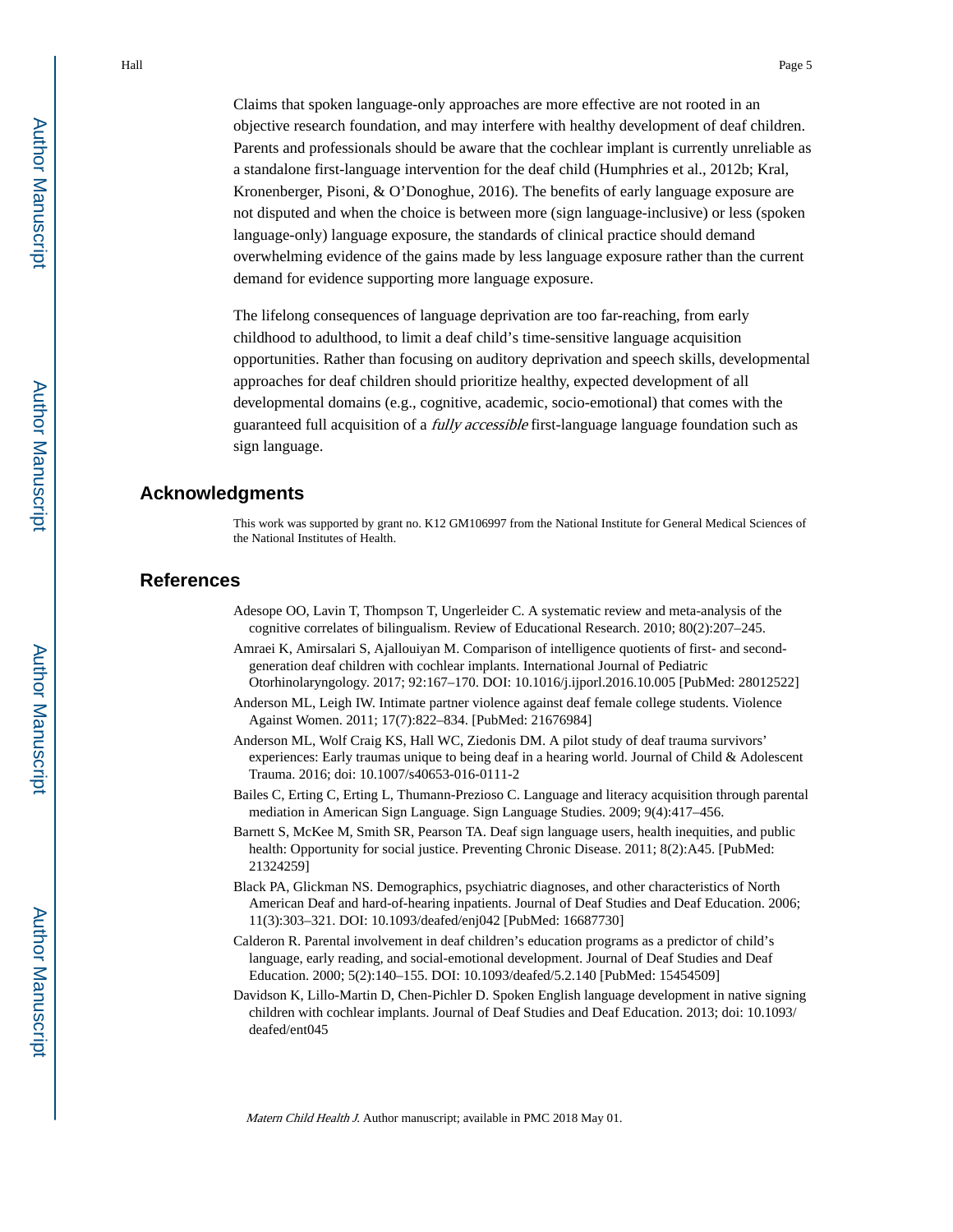- Davidson LS, Geers AE, Blamey PJ, Tobey EA, Brenner CA. Factors contributing to speech perception scores in long-term pediatric cochlear implant users. Ear Hear. 2011; 32(1 Suppl):19S– 26S. DOI: 10.1097/AUD.0b013e3181ffdb8b [PubMed: 21832887]
- Duchesne L, Sutton A, Bergeron F. Language achievement in children who received cochlear implants between 1 and 2 years of age: Group trends and individual patterns. Journal of Deaf Studies and Deaf Education. 2009; 14(4):465–485. DOI: 10.1093/deafed/enp010 [PubMed: 19461113]
- Fellinger J, Holzinger D, Dobner U, Gerich J, Lehner R, Lenz G, Goldberg D. Mental distress and quality of life in a deaf population. Social Psychiatry and Psychiatric Epidemiology. 2005; 40(9): 737–742. DOI: 10.1007/s00127-005-0936-8 [PubMed: 16143834]
- Fellinger J, Holzinger D, Pollard R. Mental health of deaf people. The Lancet. 2012; 379(9820):1037– 1044. DOI: 10.1016/S0140-6736(11)61143-4
- Fitzpatrick EM, Hamel C, Stevens A, Pratt M, Moher D, Doucet SP, Na E. Sign Language and Spoken Language for Children With Hearing Loss: A Systematic Review. Pediatrics. 2016; 137(1)doi: 10.1542/peds.2015-1974
- Glickman NS. Do you hear voices? Problems in assessment of mental status in deaf persons with severe language deprivation. Journal of Deaf Studies and Deaf Education. 2007; 12(2):127–147. DOI: 10.1093/deafed/enm001 [PubMed: 17290050]
- Glickman, NS. Summary and conclusions. In: Glickman, NS., editor. Cognitive-behavioral therapy for deaf and hearing persons with language and learning challenges. New York, NY: Routledge; 2009.
- Gulati, S. Psychiatric care of culturally deaf people. In: Glickman, NS., Gulati, S., editors. Mental Health Care of Deaf People: A Culturally Affirmative Approach. Mahwah, NJ: Lawrence Erlbaum Associates; 2003. p. 33-107.
- Gulati, S (Producer). Language deprivation syndrome. ASL Lecture Series. 2014. Retrieved from [https://www.youtube.com/watch?v=8yy\\_K6VtHJw](https://www.youtube.com/watch?v=8yy_K6VtHJw)
- Hall ML, Caselli N, Hall WC. Sign language for deaf children with or without cochlear implants: Nothing to lose and much to gain. Manuscript under review. 2017
- Hall WC, Levin L, Anderson ML. Language deprivation syndrome: A possible neurodevelopmental disorder with sociocultural origins. Social Psychiatry and Psychiatric Epidemiology. in press.
- Hassanzadeh S. Outcomes of cochlear implantation in deaf children of deaf parents: comparative study. The Journal of Laryngology & Otology. 2012; 126(10):989–994. DOI: 10.1017/ S0022215112001909 [PubMed: 22906641]
- Henner J, Caldwell-Harris CL, Novogrodsky R, Hoffmeister R. American Sign Language syntax and analogical reasoning skills are influenced by early acquisition and age of entry to signing schools for the deaf. Frontiers in Psychology. 2016; 7:1982.doi: 10.3389/fpsyg.2016.01982 [PubMed: 28082932]
- Huber M, Kipman U. The mental health of deaf adolescents with cochlear implants compared to their hearing peers. International Journal of Audiology. 2011; 50(3):146-154. [PubMed: 21309643]
- Humphries T, Kushalnagar P, Mathur G, Napoli DJ, Padden C, Pollard R, Smith SR. What medical education can do to ensure robust language development in deaf children. Medical Science Educator. 2014; 24(4):409–419.
- Humphries, T., Kushalnagar, P., Mathur, G., Napoli, DJ., Padden, C., Rathmann, C., Smith, S. Umat, C., editor. Cochlear implants and the right to language: Ethical considerations, the ideal situation, and practical measures toward reaching the ideal; Cochlear Implant Research Updates. 2012. p. 193-212.Available from: [http://www.intechopen.com/books/cochlear-implant-research-updates/](http://www.intechopen.com/books/cochlear-implant-research-updates/the-right-to-language-ethical-considerations-ideal-situation-and-practical-measures-toward-reachi) [the-right-to-language-ethical-considerations-ideal-situation-and-practical-measures-toward-reachi](http://www.intechopen.com/books/cochlear-implant-research-updates/the-right-to-language-ethical-considerations-ideal-situation-and-practical-measures-toward-reachi)
- Humphries T, Kushalnagar P, Mathur G, Napoli DJ, Padden C, Rathmann C, Smith S. Bilingualism: A pearl to overcome certain perils of cochlear implants. Journal of Medical Speech-Language Pathology. 2014; 21(2):107–125. [PubMed: 25419095]
- Humphries T, Kushalnagar P, Mathur G, Napoli DJ, Padden C, Rathmann C, Smith S. Language choices for deaf infants: Advice for parents regarding sign languages. Clinical Pediatrics. 2016; 55(6):513–517. DOI: 10.1177/0009922815616891 [PubMed: 26603583]
- Humphries T, Kushalnagar P, Mathur G, Napoli DJ, Padden C, Rathmann C, Smith SR. Language acquisition for deaf children: Reducing the harms of zero tolerance to the use of alternative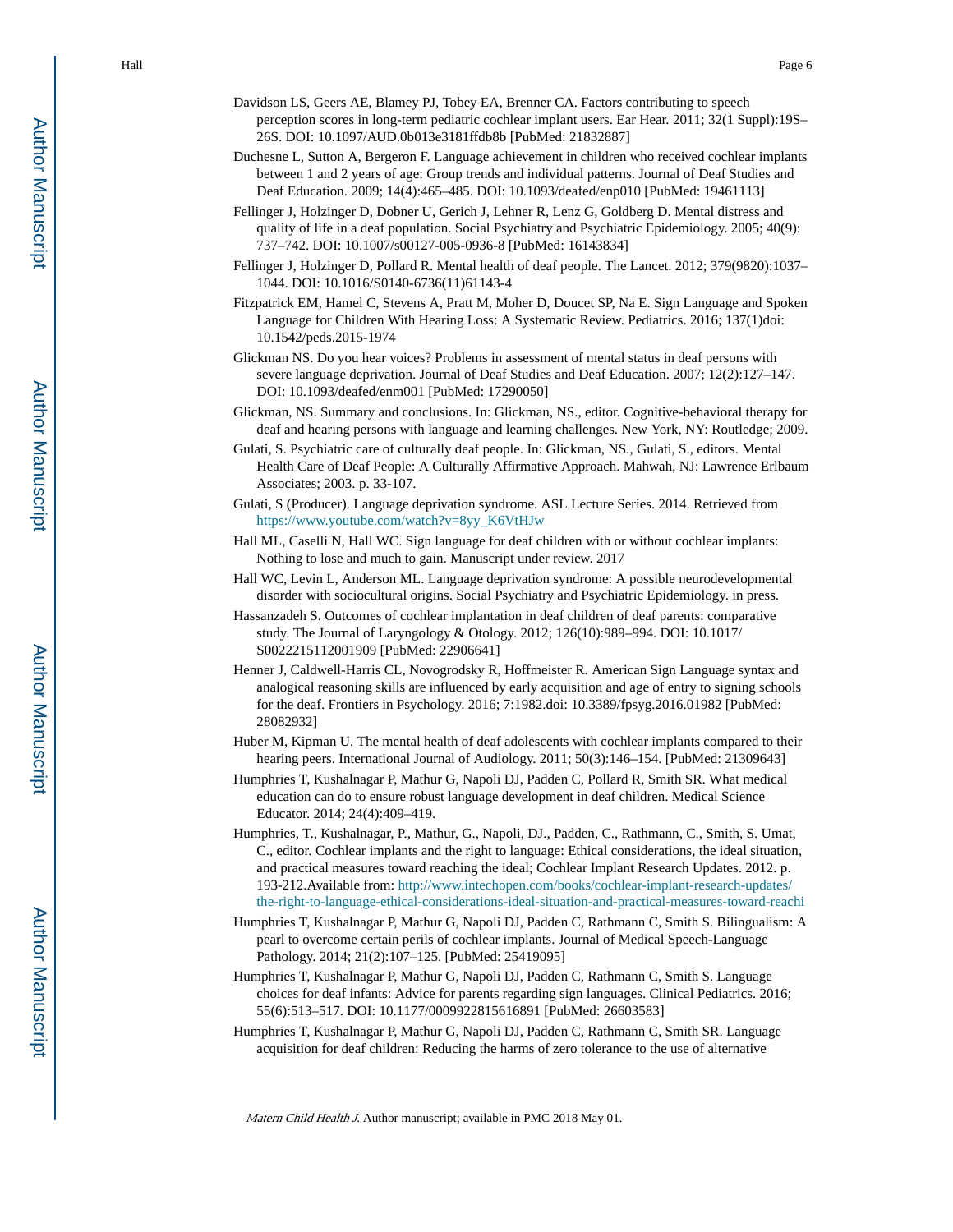approaches. Harm Reduction Journal. 2012b; 9:16.doi: 10.1186/1477-7517-9-16 [PubMed: 22472091]

- Humphries T, Kushalnagar P, Mathur G, Napoli DJ, Padden C, Rathmann C, Smith SR. Avoiding linguistic neglect of deaf children. Social Service Review. 2016b; 90(4):589–619. DOI: 10.1086/689543
- Humphries T, Kushalnagar P, Mathur G, Napoli DJ, Padden C, Rathmann C, Smith SR. Discourses of prejudice in the professions: The case of sign languages. Journal of Medical Ethics. in press.
- Hyde M, Punch R, Komesaroff L. Coming to a decision about cochlear implantation: Parents making choices for their deaf children. Journal of Deaf Studies and Deaf Education. 2010; 15(2):162–178. DOI: 10.1093/deafed/enq004 [PubMed: 20139157]
- Kral A, Kronenberger WG, Pisoni DB, O'Donoghue GM. Neurocognitive factors in sensory restoration of early deafness: a connectome model. Lancet Neurology. 2016; doi: 10.1016/ S1474-4422(16)00034-X
- Lederberg AR, Schick B, Spencer PE. Language and literacy development of deaf and hard-of-hearing children: Successes and challenges. Developmental Psychology. 2013; 49(1):15–30. DOI: 10.1037/a0029558 [PubMed: 22845829]
- Leybaert J, D'Hondt M. Neurolinguistic development in deaf children: The effect of early language experience. International Journal of Audiology. 2003; 42(Suppl 1):S34–40. [PubMed: 12918608]
- Luk G, De Sa E, Bialystok E. Is there a relation between onset age of bilingualism and ennhancement of cognitive control? Bilingualism: Language and Cognition. 2011; 14(4):588–595.
- Lund E. Vocabulary Knowledge of Children With Cochlear Implants: A Meta-Analysis. Journal of Deaf Studies and Deaf Education. 2015; doi: 10.1093/deafed/env060
- Lyness C, Woll B, Campbell R, Cardin V. How does visual language affect crossmodal plasticity and cochlear implant success? Neuroscience and Biobehavioral Reviews. 2013; 37:2621–2630. [PubMed: 23999083]
- Mayberry RI, Chen JK, Witcher P, Klein D. Age of acquisition effects on the functional organization of language in the adult brain. Brain and Language. 2011; 119(1):16–29. DOI: 10.1016/j.bandl. 2011.05.007 [PubMed: 21705060]
- McKee MM, Barnett SL, Block RC, Pearson TA. Impact of communication on preventive services among deaf American Sign Language users. American Journal of Preventive Medicine. 2011; 41(1):75–79. DOI: 10.1016/j.amepre.2011.03.004 [PubMed: 21665066]
- McKee MM, Paasche-Orlow MK. Health literacy and the disenfranchised: the importance of collaboration between limited English proficiency and health literacy researchers. Journal of Health Communication. 2012; 17(Suppl 3):7–12. DOI: 10.1080/10810730.2012.712627 [PubMed: 23030557]
- McKee MM, Paasche-Orlow MK, Winters PC, Fiscella K, Zazove P, Sen A, Pearson T. Assessing Health Literacy in Deaf American Sign Language Users. Journal of Health Communication. 2015; 20(Suppl 2):92–100. DOI: 10.1080/10810730.2015.1066468 [PubMed: 26513036]
- Penicaud S, Klein D, Zatorre RJ, Chen JK, Witcher P, Hyde K, Mayberry RI. Structural brain changes linked to delayed first language acquisition in congenitally deaf individuals. Neuroimage. 2013; 66:42–49. DOI: 10.1016/j.neuroimage.2012.09.076 [PubMed: 23063844]
- Schenkel LS, Rothman-Marshall G, Schlehofer DA, Towne TL, Burnash DL, Priddy BM. Child maltreatment and trauma exposure among deaf and hard of hearing young adults. Child Abuse Neglect. 2014; 38(10):1581–1589. DOI: 10.1016/j.chiabu.2014.04.010 [PubMed: 24862922]
- Skotara N, Salden U, Kugow M, Hanel-Faulhaber B, Roder B. The influence of language deprivation in early childhood on L2 processing: An ERP comparison of deaf native signers and deaf signers with a delayed language acquisition. BMC Neuroscience. 2012; 13:44.doi: 10.1186/1471-2202-13-44 [PubMed: 22554360]
- Smith SR, Kushalnagar P, Hauser PC. Deaf Adolescents' Learning of Cardiovascular Health Information: Sources and Access Challenges. J Deaf Stud Deaf Educ. 2015; 20(4):408–418. DOI: 10.1093/deafed/env021 [PubMed: 26048900]
- Sugar, M. Dispelling myths about deafness. 2016. [http://www.agbell.org/in-the-news/response-nyle](http://www.agbell.org/in-the-news/response-nyle-dimarco/)[dimarco/](http://www.agbell.org/in-the-news/response-nyle-dimarco/)